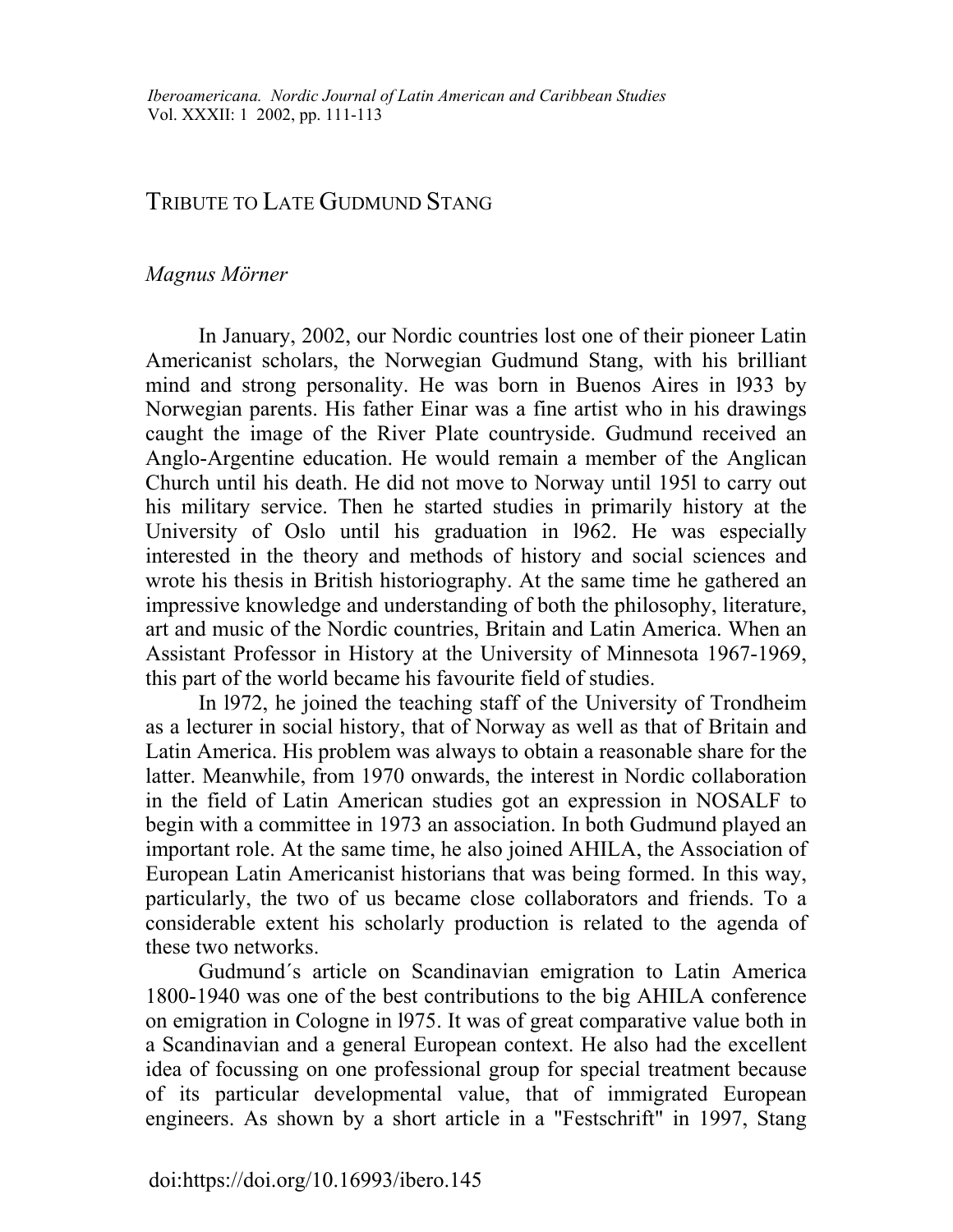continued to work on this topic, but a 40 pp. version is buried in a Dragvoll paper from l989.

At another AHILA meeting in Warsaw in l980 on the images held of Latin America in Europe, Stang presented another item of considerable comparative value, based on Norwegian educational texts over time. A year later, AHILA met in Stockholm to discuss European capitals, entrepreneurs and workers in Latin America. This was very much in line with Stang´s main interests. His paper on the personnel strategy of British firms in Latin America 1880-1930 was a very substantial, indeed, path-breaking contribution. In the course of the 1980´s he continued to work on different aspects of Latin American industrialization (see bibliography 1986 and l993).

Although Gudmund Stang tried, as a lecturer and writer, to cover the evolution of the Atlantic world from Columbus onwards, he never lost sight of contemporary events. With Stang´s rather complex background, the l982 British-Argentine war was a real tragedy and he attacked the Norwegian government for its pro-British stand. Still two informative publications, which he wrote in l983 and 1989, were notably objective and help to explain the Argentine collapse today. From his days in student politics on the conservative side, Gudmund, with his great wit, enjoyed debate and did not shun drastic formulations. In the age of romantic and loose revolutionary leftism, linked to "che" and others, he was formidable as an adversary. He was also a charming, unorthodox lecturer and teacher who took good care of his students. In the nice university milieu of Dragvoll, he was a well-known and active figure. During thirty years Stang did all he could to improve the holdings and services of the library. He was able to form small groups of students in each generation working seriously on Latin America and Spain. When the dreadful disease broke him down three years ago, he still did not give up. He went on to teach and work until the very end. In all respects Gudmund Stang was a very curageous man.

A selection of his writings on Latin America:

- "A measure of relative development?: A note on the education and dispersion of Scandinavian engineers 1870-1939." *I det lange löp: essays i ökonomisk historie tilegnet Fritz Hodne*, Bergen-Sandviken 1997 pp. 87-100.
- "América Latina en el espejo del sistema educacional noruego 1814-1977", *Estudios latinoamericanos,* vol. VI, part 2. Varsovia 1980, pp. 295- 332
- "Argentina, militären och demokratin". Utrikespolitiska institutet, Estocolmo 1989:6 (32 pages).